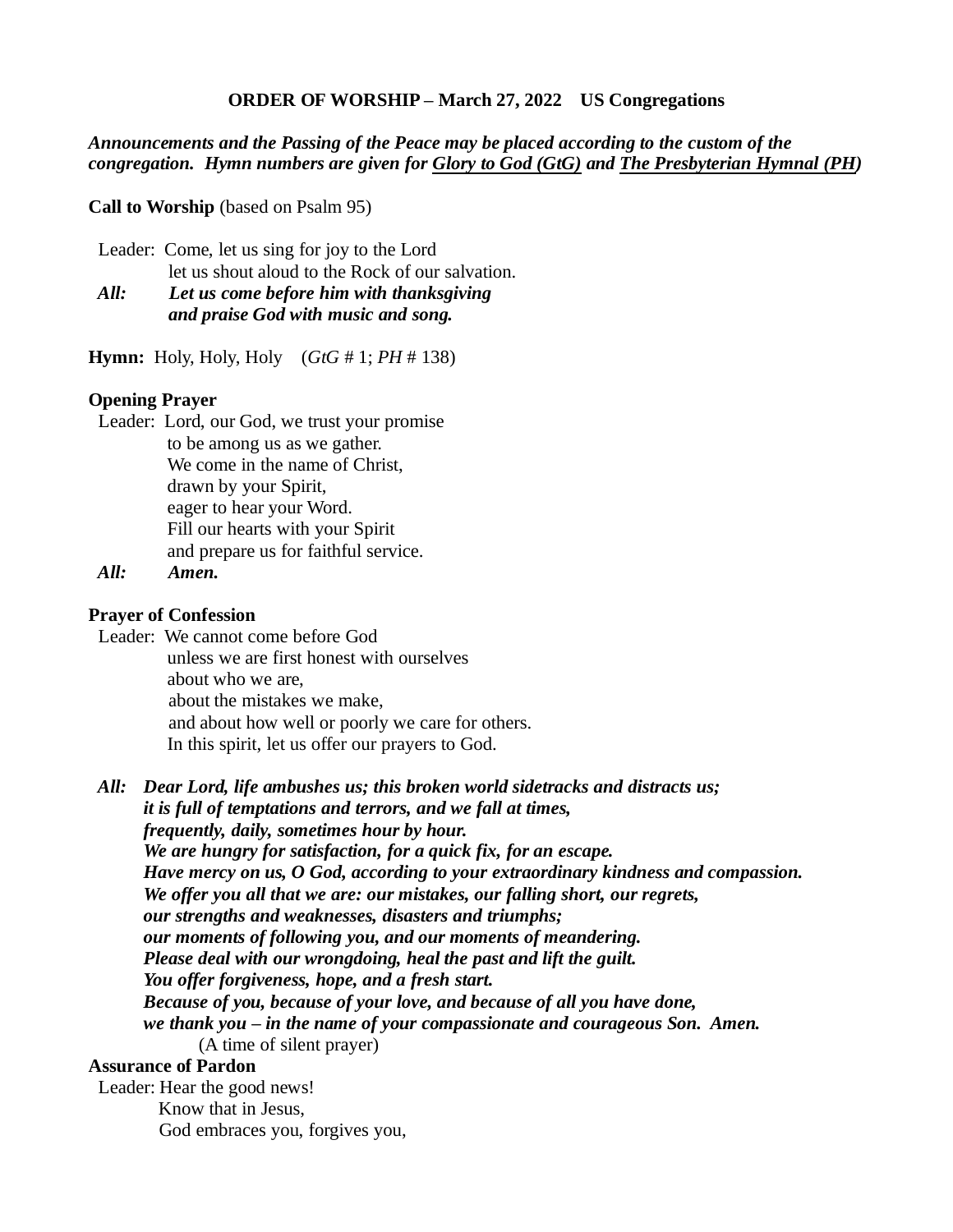and strengthens you to live a renewed life. *All: Thanks be to God.*

**Response:** Precious Lord, Take My Hand, verse 1 (GtG # 834); PH # 404)

#### **Prayer for Illumination**

 Leader: Prepare our hearts, O God, to hear your Word and obey your will. Through Jesus Christ, our Lord. *All: Amen.*

**Scripture reading** 2 Corinthians 5:16-21

**Hymn:** New Songs of Celebration Render (GtG #371; PH #218)

**Scripture reading** Luke 15:1-3, 11b-32

### **Sermon**

**Hymn:** Help Us Accept Each Other (GtG #754; PH #358)

## **Apostles' Creed**

### **Prayers of the People (Thanksgiving and Intercessions)**

Holy and Gracious God You, the one of prodigal grace We give you thanks for the gift of life and for the blessings of this life, for family and friends and love abundant.

Lead us through the trials the suffering and sorrow the challenges and struggles the tired time, despair and bleak places, back to you, and love abundant.

Be with those who weep or cannot sleep who have no peace who seek release and comfort them with love abundant.

Fill us with hope,